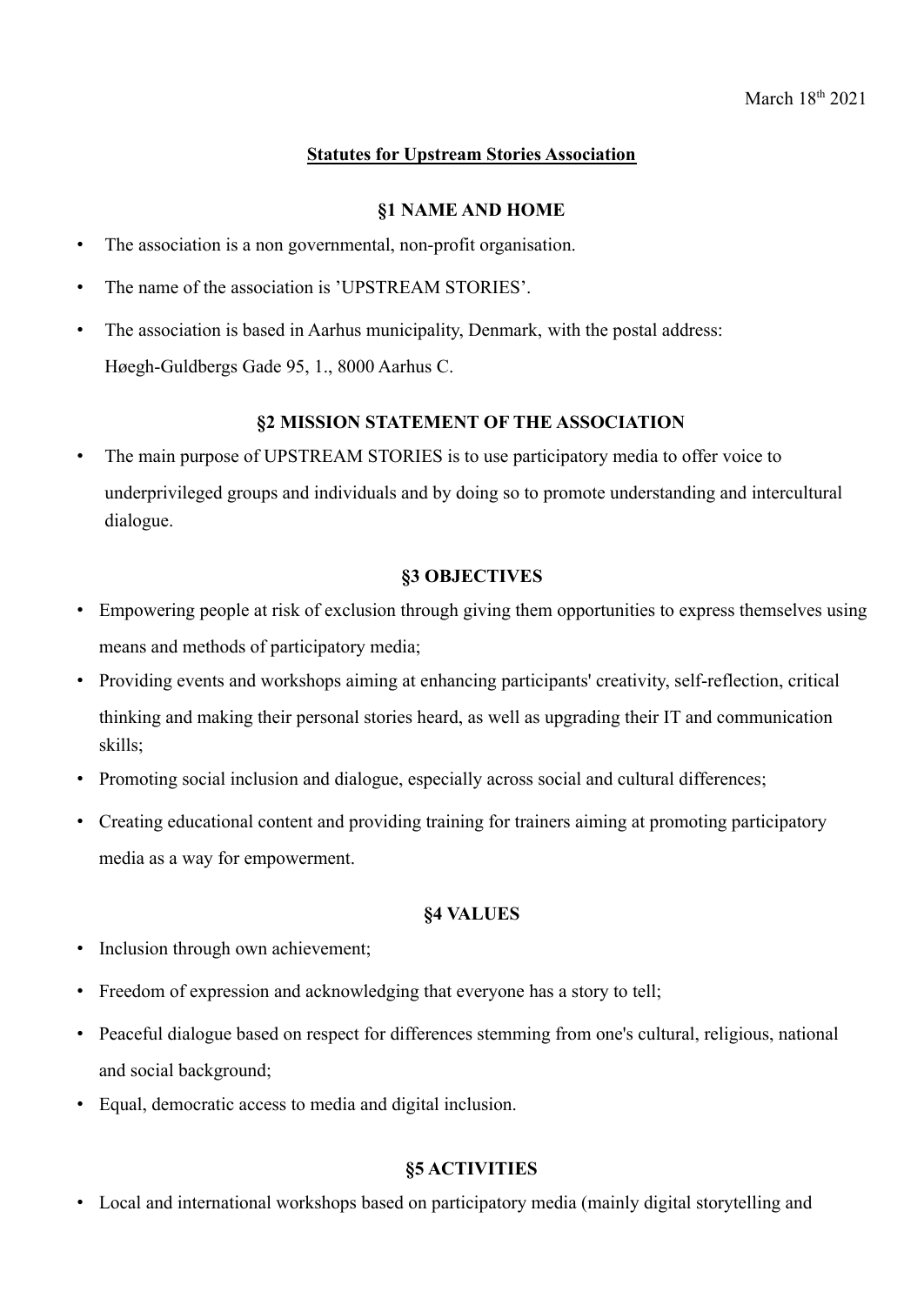participatory photography) addressed to people at risk of exclusion (migrants, refugees, homeless, people living in deprived areas, people with disabilities and others);

- Facilitators' workshops aiming at equipping civil society activists with the aforementioned methods;
- Development of educational curricula and publications promoting participatory media;
- Board meeting once a month;
- All the activities implemented by UPSTREAM STORIES are based on money from the donors and do not require entry fee from participants in order to provide inclusion for people with limited financial resources.

# **§6 MEMBERS**

• The organisation consists of people who support the mission statement and who express the will to become members.

# **§7 GENERALASSEMBLY**

- The general assembly is the highest authority of the association and it consists of members of the association. The ordinary general assembly takes place once every year before April and is convened by the board.
- The general assembly can be attended by online presence.
- The general assembly must be convened in writing, possibly online, with at least 3 weeks notice including a statement of the agenda.
- The agenda of the general assembly must as a minimum have the following points:
	- 1) Election of the chairperson
	- 2) Election of the referent

3) The report from the board is presented for debate and approval. The report is describing the activities of the association in the past year. The report should as a minimum consist of information about how the association has lived up to its purpose and aims, especially the initiatives the association has taken to meet the purpose and aims

- 4) The accounting is presented for debate and approval
- 5) The received proposals are being processed
- 6) The agenda shall indicate whether there is an election for board members
- 7) Other.
- Proposals for processing at the general assembly have to be received by the chairperson at the latest

14 days before the general assembly. Final agenda with the necessary attachments must be received by the board at the latest 7 days before the general assembly takes place and must be made available for all members online.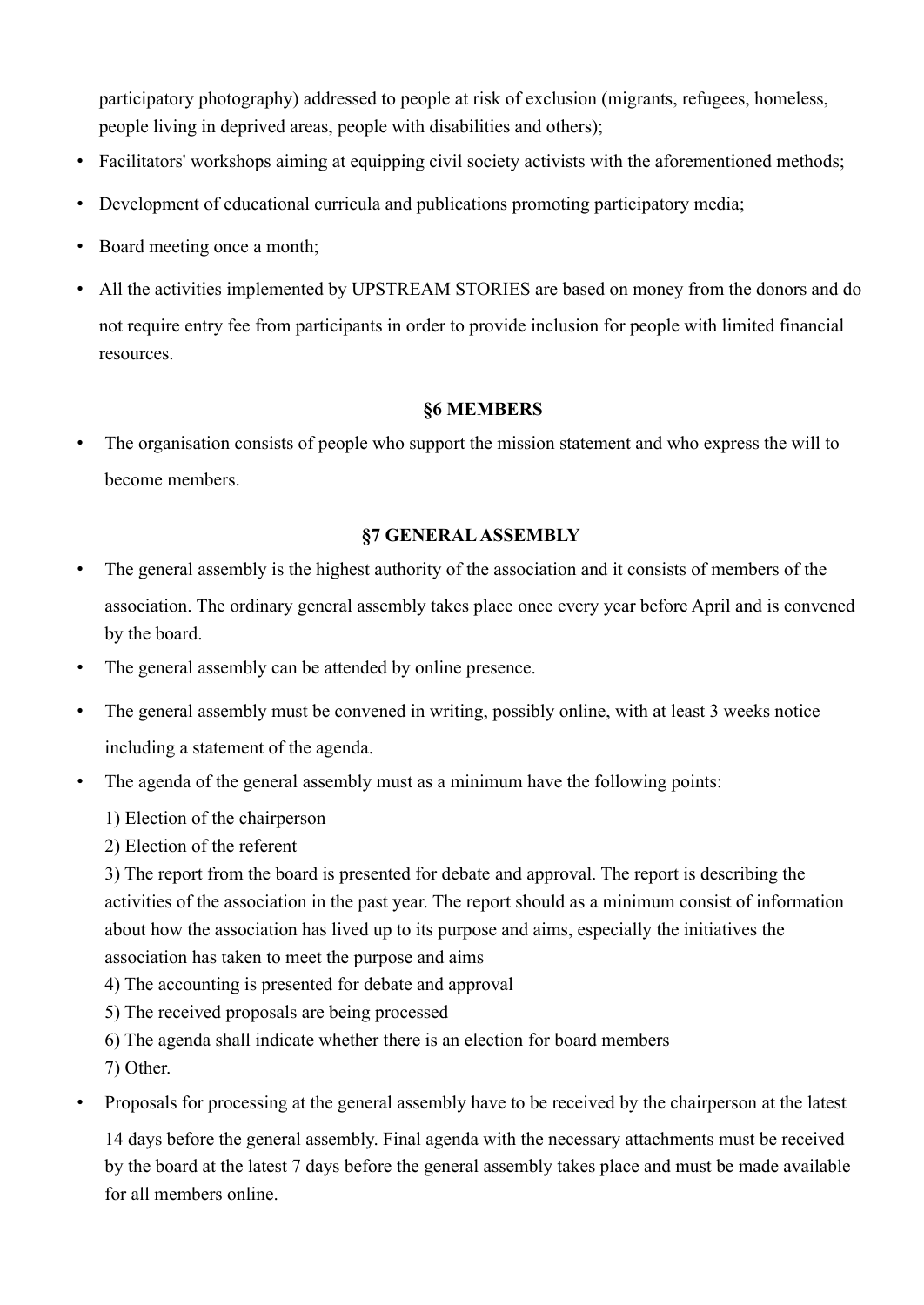- The vote on proposals takes place by show of hands.
- Election to the board takes place by show of hands.
- All decisions are made by simple majority voting among the attendants.
- Extraordinary general assembly can always be convened by the board, and must be convened in case of 1/4 of the organisation's members' written demand.

#### **§8 BOARD**

- The board is responsible for the management of the association between the general assemblies, and is chosen by and from the members that are present at the general assembly.
- The board consists of up to 6 members.
- All board members are chosen for a period of 2 years. The chairperson, the vice chairperson and the treasurer are chosen by the general assembly.
- The chairperson is the legal representative, or in the absence of the chairperson, the vice chairperson.

## **§9 ACCOUNTING**

- The financial year is from  $1<sup>st</sup>$  of January to  $31<sup>st</sup>$  of December. The board shall report on the following general assembly after the close of the financial year.
- The association can have income from surplus in funded activities. There is no member fee.
- The board is responsible that funds are used in correspondence with the given guidelines. The guidelines of common Danish law of compensation apply to the board. The board is not liable personally by the financial obligations of the organisation.
- No profit can be distributed to the board or the members, but must be used in accordance with the mission statement of the association.

## **§10 STATUTES AND DISSOLUTION OF THE ASSOCIATION**

- The statutes can only be changed on an ordinary general assembly and only if 3/4 of the present members at the general assembly votes in favour of this.
- The dissolution of the association must likewise have  $3/4$  in favour among the present members at the general assembly.
- If the association ceases to exist, the board decides on the use of the values the association may possess - although it can only be disposed of in the areas covered by §3 or for other non-profit purposes (almennyttige formål). The decision of the board must be approved by the General Assembly.